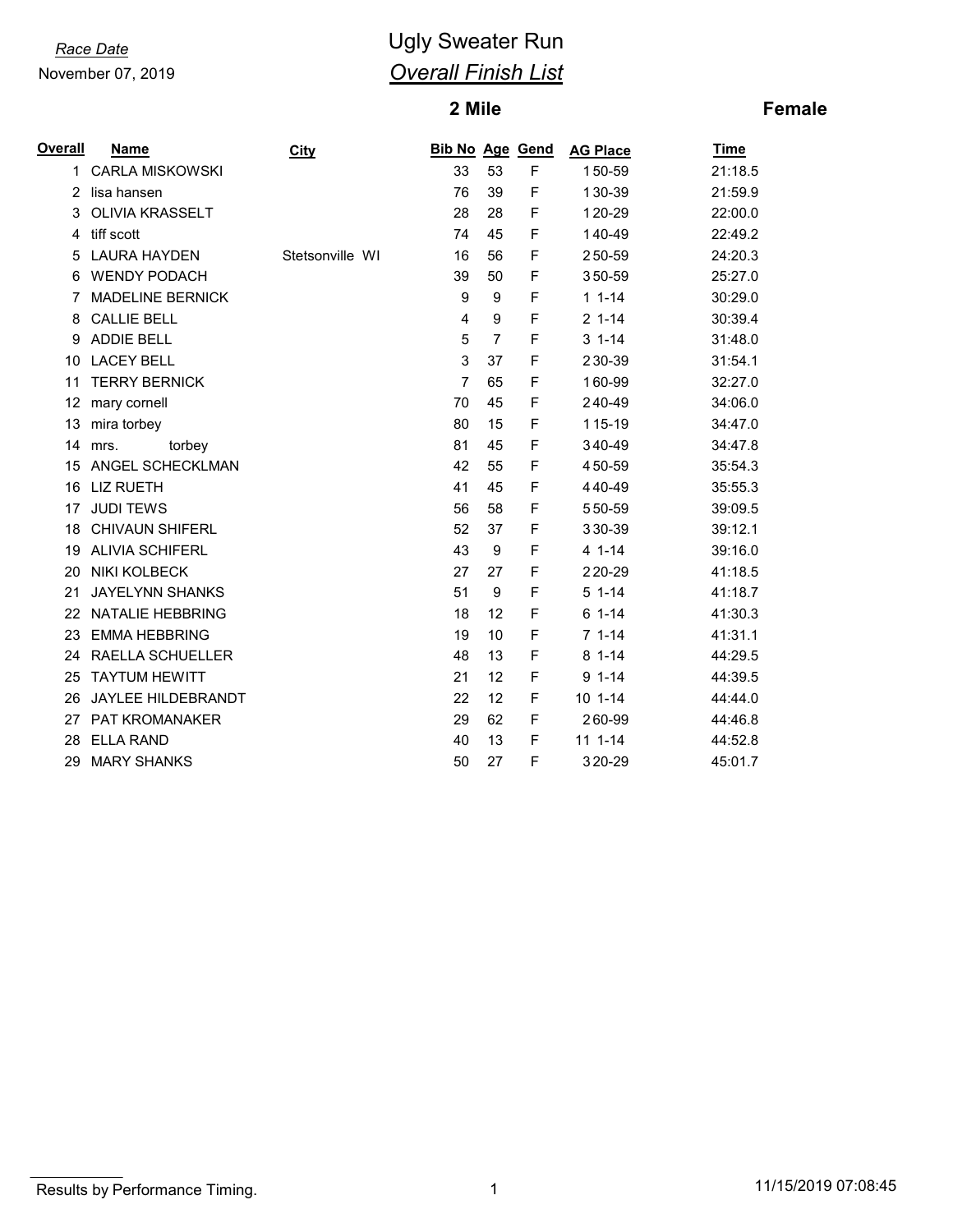November 07, 2019

# *Race Date* **CONSISTENT CONSISTENT** Ugly Sweater Run *Overall Finish List*

## **2 Mile**

## **Male**

| Overall | Name                | <b>City</b>     | <b>Bib No Age Gend</b> |    |   | <b>AG Place</b> | <u>Time</u> |
|---------|---------------------|-----------------|------------------------|----|---|-----------------|-------------|
|         | PAUL JOHANNES       |                 | 24                     | 42 | М | 140-49          | 20:03.6     |
|         | 2 DENNIS KEFFER     |                 | 26                     | 47 | М | 240-49          | 21:10.6     |
|         | 3 bill schroeder    |                 | 73                     | 45 | М | 340-49          | 22:44.0     |
|         | 4 BOB LARSEN        |                 | 31                     | 51 | М | 150-59          | 23:40.4     |
|         | 5 PAUL BROWN        | Stetsonville WI | 10                     | 52 | М | 250-59          | 25:34.8     |
| 6.      | Unknown Partic, 84  |                 | 84                     |    | М | $10 - 0$        | 45:02.1     |
|         | Unknown Partic. 77  |                 | 77                     |    | М | $20 - 0$        | 45:30.6     |
| 8       | <b>RYAN BERNICK</b> |                 | 6                      |    | М | $11 - 14$       | 49:14.4     |

Results by Performance Timing. 2 2 11/15/2019 07:08:45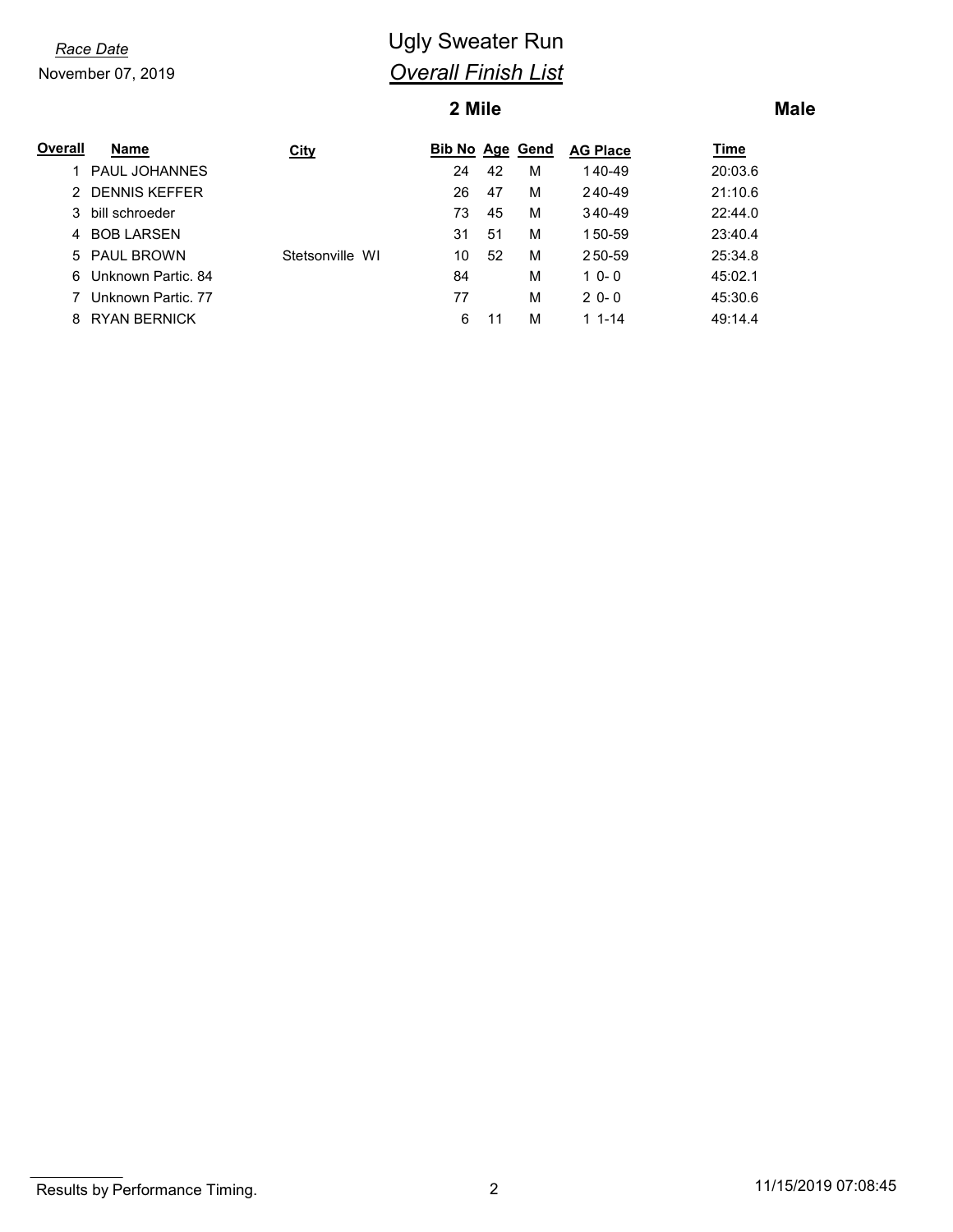### Race Date

November 07, 2019

# **Ugly Sweater Run Overall Finish List**

## 5 Mile

## **Female**

| Overall | <b>Name</b>               | <b>City</b> | <b>Bib No Age Gend</b> |    |   | <b>AG Place</b> | <u>Time</u> |
|---------|---------------------------|-------------|------------------------|----|---|-----------------|-------------|
| 1       | penny ragual              |             | 69                     | 45 | F | 140-49          | 38:08.3     |
|         | <b>AMANDA STUDER</b>      |             | 54                     | 28 | F | 120-29          | 41:02.1     |
| 3       | NIKKI WIERZBA             |             | 61                     | 38 | F | 130-39          | 41:13.7     |
| 4       | katie bluhm               |             | 82                     | 45 | F | 240-49          | 42:55.0     |
| 5       | <b>DAYNA SCHUTZ</b>       |             | 49                     | 28 | F | 220-29          | 42:59.4     |
| 6       | ann Lang                  |             | 68                     | 45 | F | 340-49          | 43:08.2     |
|         | teri wilczek              |             | 66                     | 45 | F | 440-49          | 43:08.3     |
| 8       | Katie Bluhm               |             | 63                     | 36 | F | 230-39          | 45:19.1     |
| 9       | kristen polga             |             | 72                     | 45 | F | 540-49          | 45:35.6     |
| 10      | andrea peterson           |             | 75                     | 45 | F | 640-49          | 45:36.2     |
| 11      | <b>KRISTI LUCHTERHAND</b> |             | 32                     | 37 | F | 330-39          | 45:44.5     |
| 12      | <b>KYLIE DESMET</b>       |             | 11                     | 28 | F | 320-29          | 46:10.7     |
| 13      | <b>KRIS HEBBRING</b>      |             | 20                     | 42 | F | 740-49          | 46:19.0     |
| 14      | <b>CLAIRE SCHROEDER</b>   |             | 47                     | 25 | F | 420-29          | 46:20.6     |
| 15      | <b>Tracy Boyer</b>        |             | 64                     | 45 | F | 840-49          | 46:21.7     |
| 16      | <b>BRIANNA DUDA</b>       |             | 13                     | 16 | F | 115-19          | 49:00.0     |
| 17      | <b>RUTH WAGNER</b>        |             | 57                     | 45 | F | 940-49          | 50:32.9     |
| 18      | <b>TINA MUELLER</b>       |             | 34                     | 45 | F | 1040-49         | 52:24.5     |
| 19      | kelly esker               |             | 79                     | 45 | F | 1140-49         | 52:42.0     |
| 20      | rebecca krause            |             | 67                     | 45 | F | 1240-49         | 59:53.1     |
| 21      | ann sommer                |             | 65                     | 45 | F | 1340-49         | 59:54.2     |
| 22      | <b>WENDY NYCZ</b>         |             | 37                     | 36 | F | 430-39          | 1:02:52.3   |

Results by Performance Timing.